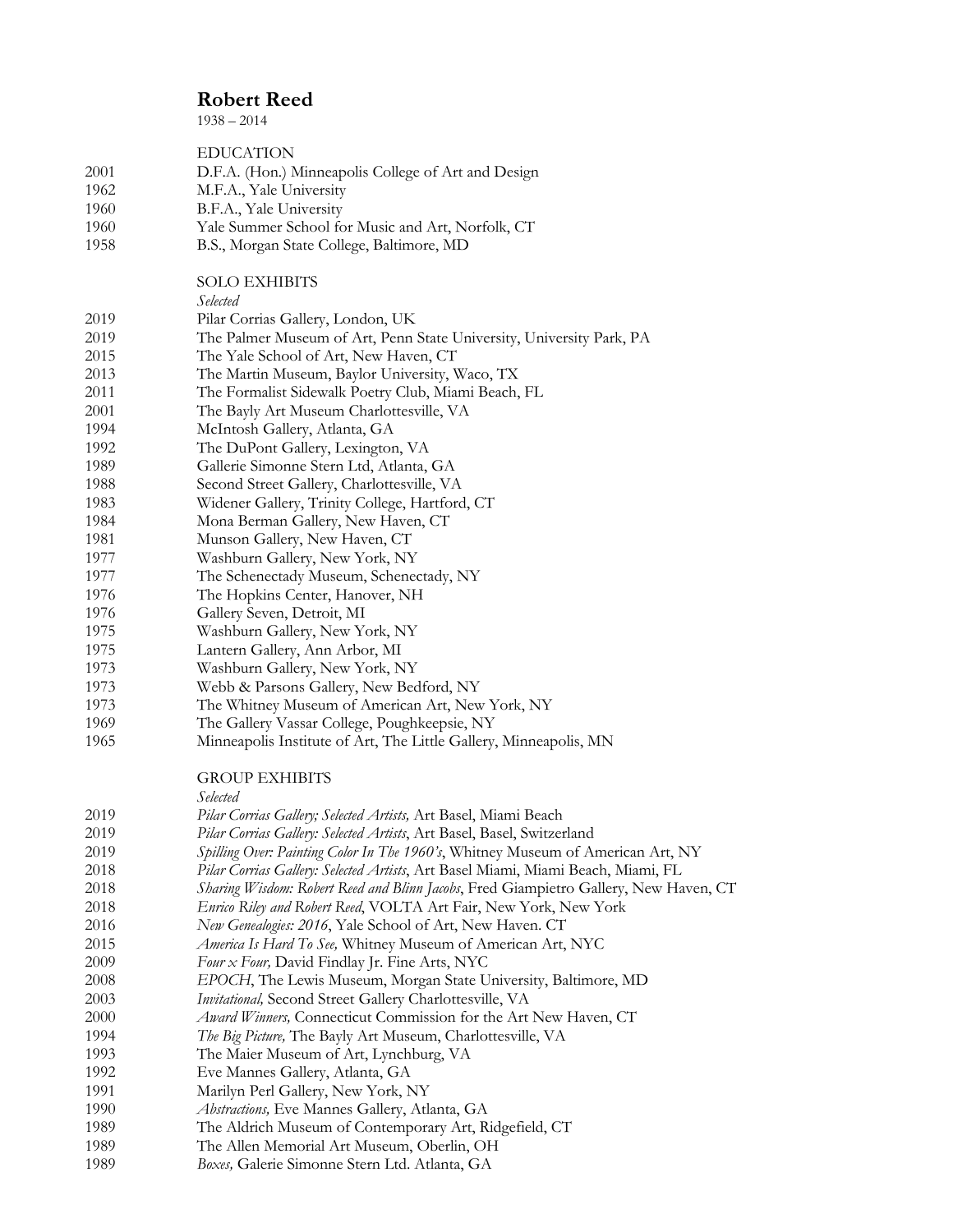| 1989 | Drawing X Three, Aetna Institute Gallery, Hartford, CT                           |
|------|----------------------------------------------------------------------------------|
| 1989 | The Bayly Art Museum, Charlottesville, VA                                        |
| 1987 | On Abstraction, Galerie Simonne Stern Ltd. New Orleans, LA                       |
| 1986 | The Sheldon Museum, Lincoln, NE                                                  |
| 1985 | Drawings from the Yale School of Art, Mona Berman Gallery, New Haven, CT         |
| 1982 | New Painting, New England, The Currier Gallery of Art, Manchester, NH            |
| 1982 | Collages, Selections from the Hirshhorn Museum, Washington, DC                   |
| 1981 | Post Modernist Metaphors, The Alternative Museum, New York, NY                   |
| 1981 | Pensacola Museum of Art, Pensacola, FL                                           |
| 1979 | The Art of Collage, Impressions Gallery, Boston, MA                              |
| 1979 | Collages from the Permanent Collection, The Hirshhorn Museum, Washington, DC     |
| 1978 | Connecticut Painting and Sculpture, The New Britain Museum, New Britain, CT      |
| 1978 | 1<br>American Collage, Davis and Long, Inc-, New York, NY                        |
| 1978 | Dimeglio, Peterdi, Reed, Lockwood-Matthews Museum, Norwalk, CT                   |
| 1977 | Discover the Monotype, Impressions Gallery, Boston, MA                           |
| 1976 | Contemporary Monotypes, Santa Barbara Museum, Santa Barbara, CA                  |
| 1976 | Source Detroit Two, The Cranbrook Museum of Art, Bloomfield Hills, MI            |
| 1976 | Yale Faculty Drawing, Marilyn Perl Gallery, New York, NY                         |
| 1974 | The Albright-Know Museum, Buffalo, NY                                            |
| 1974 | The Akron Institute of Art, Akron, OH                                            |
| 1974 | The Wadsworth Atheneum, Hartford, CT                                             |
| 1973 | American Drawing 1970 - 73, The Yale Art Gallery, New Haven, CT                  |
| 1973 | Connecticut Artists, The Wadsworth Atheneum, Hartford, CT                        |
| 1972 | Contemporary American Painting, The Whitney Museum of American Art, New York, NY |
| 1971 | New Talent; A.M. Sachs Gallery, New York, NY                                     |
| 1969 | Four Artists, Museum of Art, Indiana University, Bloomington, IN                 |
| 1968 | The New England Exhibition, The Silvermine Guild, Norwalk, CT                    |
| 1968 | American Drawing, Moore College of Art, Philadelphia, PA                         |
| 1966 | Drawing in Minnesota, Tweed Museum Gallery of Art, Duluth, MN                    |
| 1965 | Invitation '65, The Walker Art Center, Minneapolis, MN                           |
| 1965 | The Art of Two Cities, American Federation of Arts, Minneapolis, MN              |
| 1964 | Biennial, The Walker Art Center, Minneapolis, MN                                 |

ARTICLES AND REVIEWS

*Selected The New York Times,* William Zimmer, March *The New York Times,* William Zimmer, January *The Atlanta Constitution,* Amy Jinker-Lloyd, April *New Art Examiner,* Victoria Beck, May *Art Journal,* Susanne Foley, Summer *The New Haven Register,* Shirley Gonzales *Art in America,* Judith Wilson, February *Art New England* Martha Scott, October *The New York Times,* Vivian Raynor, March *Art New England,* Roger Baldwin, November *Arts News,* Carter Ratcliff, April *Arts Magazine,* Judith Tannenbaum, May-June *Arts Forum,* Roberts Panacoast Smith, June *Art International* Sanford Schwartz, Summer Interview, Robert Doty, The Whitney Museum of American Art, New York, NY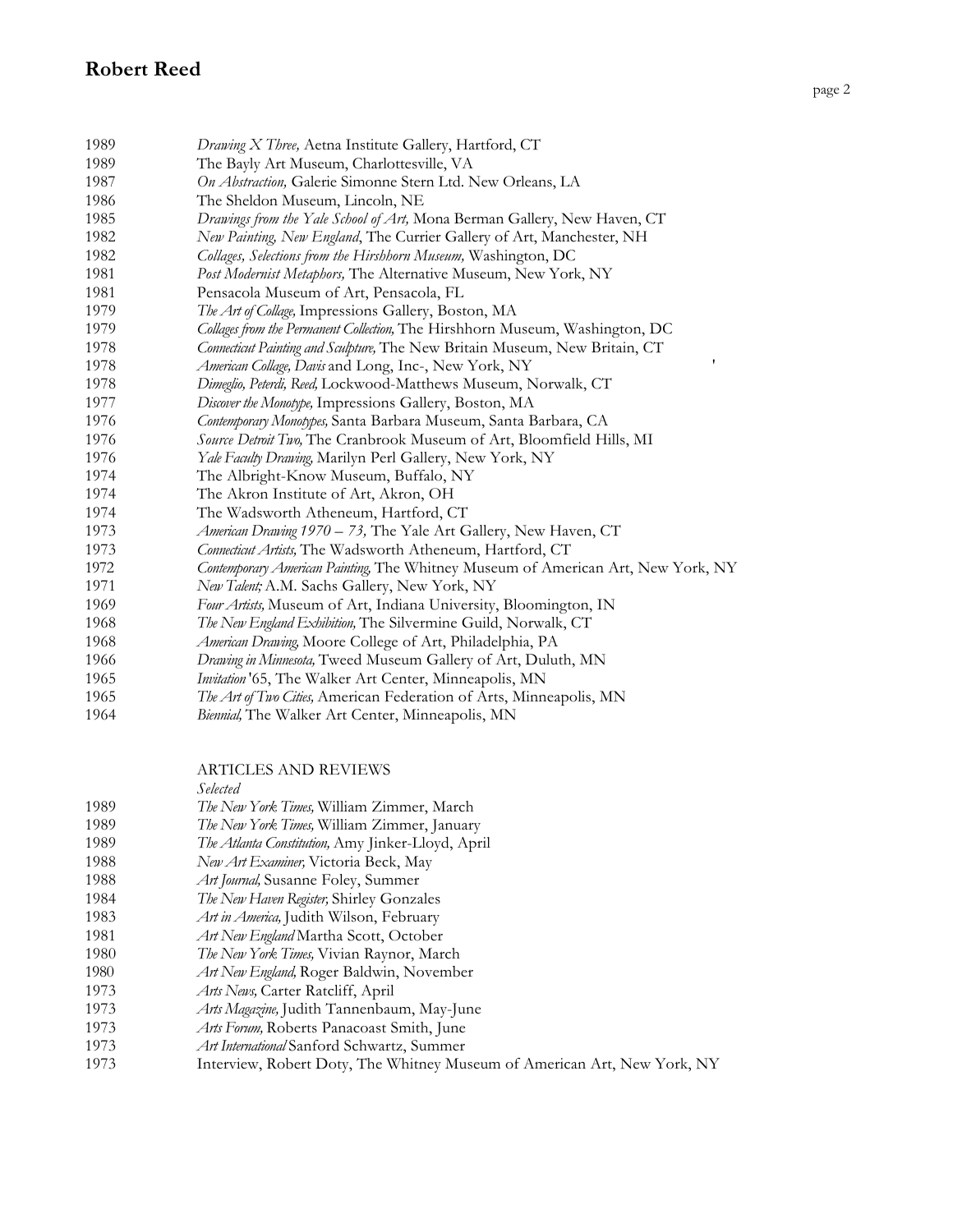|             | <b>AWARDS</b>                                                                            |
|-------------|------------------------------------------------------------------------------------------|
| 2014        | Devane Medalist, Yale University                                                         |
| 2009        | Whitney Fellow, Yale University                                                          |
| 2009        | National Academy Fellow, New York, NY                                                    |
| 2004        | The College Art Association, Distinguished Teaching of Art Award                         |
| 2001        | Honorary Doctor of Fine Arts Award, Minneapolis College of Art & Design, Minneapolis, MN |
| 2000        | National Council of Arts Administrators                                                  |
| 1987 - 1988 | The Virginia Center for the Creative Arts, Sweet Briar, VA                               |
| 1985        | A. Whitney Griswold Grant in the Humanities, Yale University                             |
| 1982        | NAFEO Presidential Citation for Distinguished Alumni, Morgan State College               |
| 1980        | Yaddo Fellowship, Saratoga Springs, NY                                                   |
| 1980        | National Endowment for the Arts Award, Washington, DC                                    |
|             |                                                                                          |

PERMANENT COLLECTIONS

The Martin Museum, Waco, TX

National Academy Museum, NYC

The National Museum for Southern Art, New Orleans, LA

The Detroit Institute of Art, Detroit, MI

The Bayly Art Museum [Fralin Museum], Charlottesville, VA

The Walker Art Center, Minneapolis, MN

The Hirshhorn Museum, Washington, DC

The Tweed Museum Gallery of Art, Duluth, MN

The Afro American Museum of Art and Culture, Dallas, TX

The Whitney Museum of American Art, New York, NY

The Museum Gallery of Art, University of Northern Iowa, Cedar Falls, IA

The Yale University Art Gallery, New Haven, CT

PUBLIC COMMISSIONS

#### 1994 Cesar Pelli and Associates

- 1985 The Connecticut Commission for the Arts
- 1979 The State of Maryland, R.T.K.L. Inc., Architects

CORPORATE COLLECTIONS

The Progressive Insurance Art Collection, Mayfield Village, Ohio Aetna Life CIGNA General Electric Singer Corporation G.D. Searle Co. **SONECOR** 

|      | ARTIST IN RESIDENCE                   |
|------|---------------------------------------|
| 1979 | University of Miami, Coral Gables, FL |
| 1976 | Dartmouth College, Hanover, NH        |

# GUEST ARTIST

 Pont Aven School of Contemporary Art, Pont Aven, Trance Western Michigan University, Kalamazoo, MI University of Massachusetts, Dartmouth, MA The Minneapolis College of Art and Design Minneapolis, MN The Connecticut Graphic Center Norwalk, CT Bowdoin College, Brunswick, ME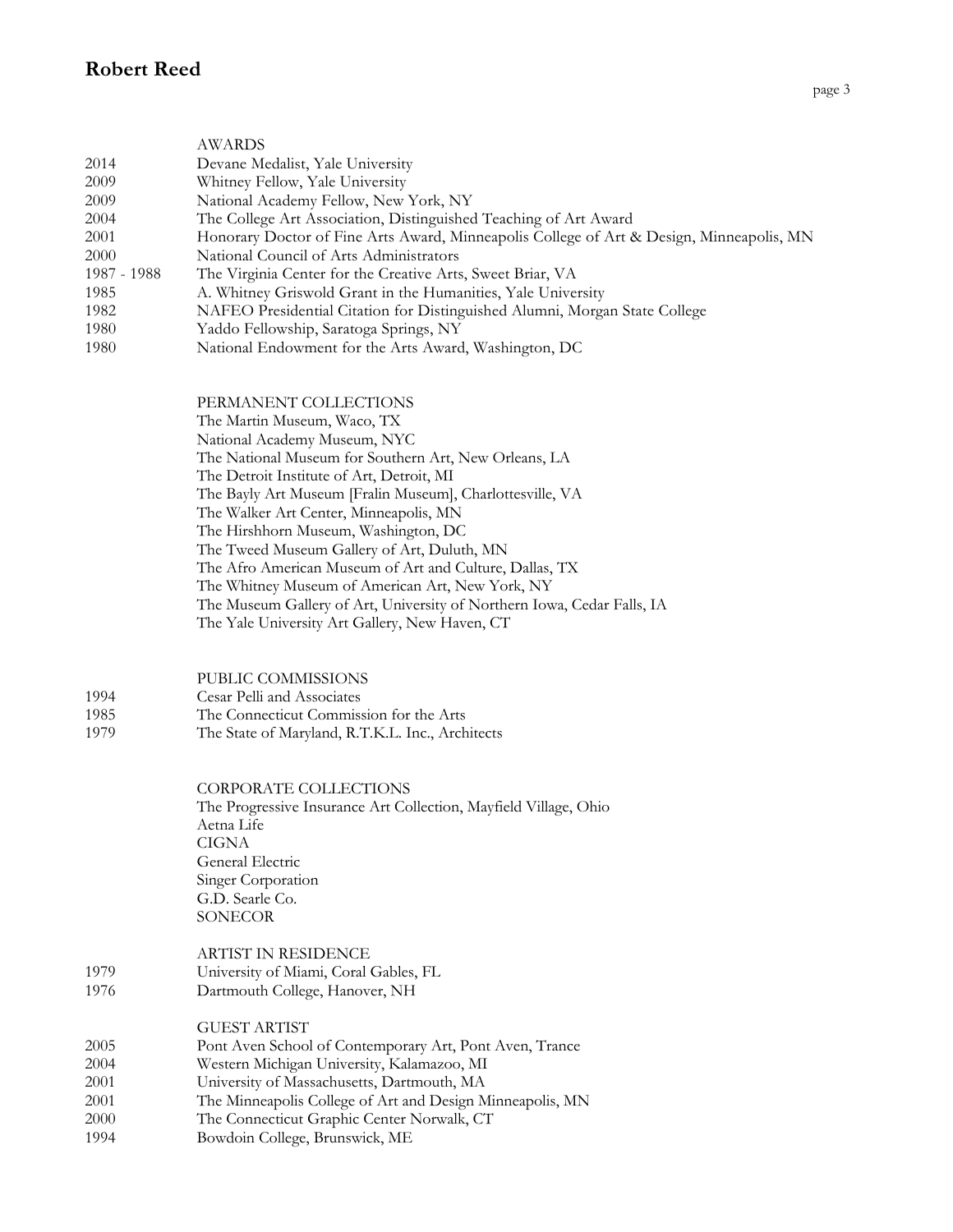| 1992 | University of Minnesota, Duluth, MN                                                                      |
|------|----------------------------------------------------------------------------------------------------------|
| 1992 | Randolph Macon Women's College, Lynchburg, VA                                                            |
| 1992 | Washington and Lee University, Lexington, VA                                                             |
| 1992 | Spelman University, Atlanta, GA                                                                          |
| 1990 | The Maryland Institute College of Art, Baltimore, MD                                                     |
| 1989 | University of Louisville, Louisville, KY                                                                 |
| 1989 | University for Arkansas, Little Rock, AR                                                                 |
| 1989 | Trinity College, Hartford, CT                                                                            |
| 1988 | Virginia Commonwealth University, Richmond, VA                                                           |
| 1988 | National Endowment for the Arts, Miami, FL                                                               |
| 1988 | Miami Dade Junior College, Miami, FL                                                                     |
| 1988 | University of Arkansas, Little Rock, AR                                                                  |
| 1987 | Luther College, Decorah, IA                                                                              |
| 1987 | The New Orleans Museum of Art, New Orleans, LA                                                           |
| 1986 | Penn State University, State College, PA                                                                 |
| 1986 | University of Louisville, Louisville, KY                                                                 |
| 1986 | University of Nebraska, Lincoln, NE                                                                      |
| 1986 | The Portland School of Art, Portland, ME                                                                 |
| 1986 | University of Kansas State, Manhattan, KS                                                                |
| 1985 | The Portland School of Art, Portland, ME                                                                 |
| 1985 | The Meadows Foundation, Dallas, TX                                                                       |
| 1984 | University of Northern Iowa, Cedar Falls, IA                                                             |
| 1983 | The Vermont Studio School, Johnson, VT                                                                   |
| 1982 | The Swain School of Design, New Bedford, MA                                                              |
| 1981 | The Maryland Institute College of Art, Baltimore, MD                                                     |
| 1980 | Skidmore College, Saratoga Springs, NY                                                                   |
| 1979 | University of Northern Iowa, Cedar Falls, IA                                                             |
| 1979 | The Maryland Institute College of Art, Baltimore, MD                                                     |
| 1979 | Skidmore College, Saratoga Springs, NY                                                                   |
| 1979 | Baylor University, Waco, TX                                                                              |
| 1979 | Montclair State College, Montclair, NJ                                                                   |
| 1979 | Fort Wright College, School of Art, Spokane, WA                                                          |
| 1979 | University of Miami, Coral Gables, FL                                                                    |
| 1978 | Trinity College, Hartford, CT                                                                            |
| 1978 | Fort Wright College, School of Art, Spokane, WA                                                          |
| 1978 | University of Miami, Coral Gables, FL                                                                    |
| 1977 | Southern Illinois University, Edwardsville, IL                                                           |
| 1977 | Trinity College, Hartford, CT                                                                            |
| 1977 | Morgan State University, Baltimore, MD                                                                   |
| 1976 | Dartmouth College, Hanover, NH                                                                           |
| 1975 | Nova Scotia College of Art & Design, Halifax, Nova Scotia, Canada                                        |
| 1975 | Lehman College, Bronx, NY                                                                                |
| 1975 | Florida International University, Miami, Fl                                                              |
| 1974 | Atlanta College of Art and Design, Atlanta, GA                                                           |
| 1974 | Sarah Lawrence College, Bronxville, NY                                                                   |
| 1974 | Florida International University, Miami, FL                                                              |
| 1974 | Warren Wilson College, Swananoah, NC                                                                     |
| 1974 | University of Michigan, Ann Arbor, MI                                                                    |
| 1973 |                                                                                                          |
| 1973 | Sarah Lawrence College, Bronxville, NY<br>University of Utah, School of Architecture, Salt Lake City, UT |
| 1973 | Pennsylvania State University, PA                                                                        |
| 1972 |                                                                                                          |
| 1972 | The Royal Academy of Art, Copenhagen, Denmark                                                            |
| 1972 | The Chelsea School for Art, London, England                                                              |
|      | Atelier 17, Amsterdam, The Netherlands                                                                   |
| 1972 | Briarcliff College, Briarcliff, NY                                                                       |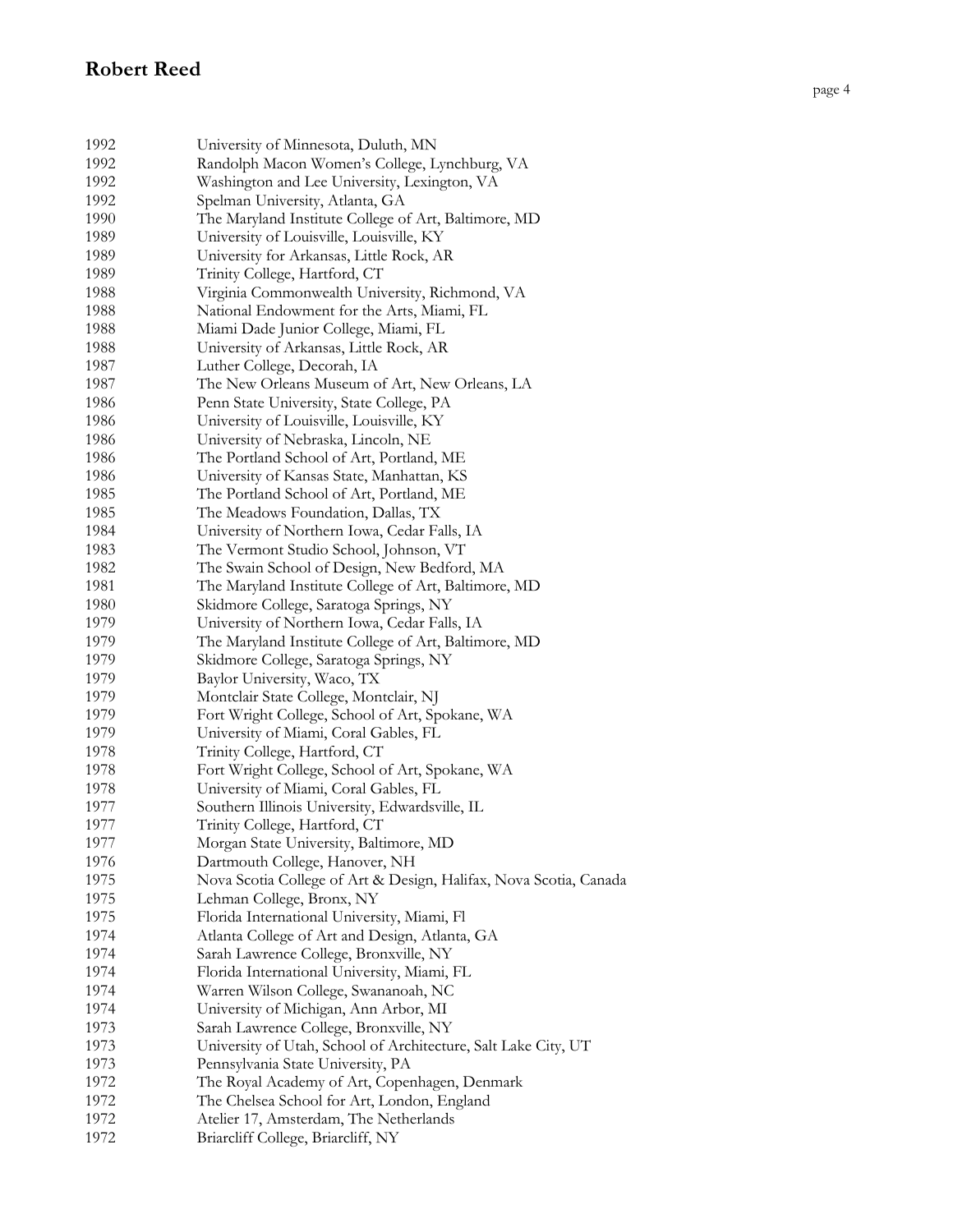- 1972 Minneapolis College of Art & Design, MN
- 1972 California College of Arts and Crafts, Oakland, CA
- 1972 Connecticut College, New London, CT
- 1972 Augustana College, Sioux Falls, SD
- 1972 University of Wisconsin, Eau Claire, WI
- 1972 The Maryland Institute College of Art, Baltimore, MD
- 1972 Lehman College, Bronx, NY
- 1971 University of Miami, Coral Gable, FL
- 1971 East Texas State University, Commerce, TX
- 1971 Morgan State University, Baltimore, MD
- 1969 Bennington College, Bennington, VT
- 1968 University of Vermont, Burlington, VT 1967 University of Utah, School of Architecture
	- TEACHING
- 2009 2014 YSS@ISS, [Yale Summer Studies at the Institute for Studio Studies], Auvillar, France, Yale University
- 2005 2006 Pont Aven School of Contemporary Art, Pont Aven, France
- 1996 2014 Professor of Painting/Printmaking
- 1994 2006 Director of Graduate Studies in Painting, Yale University
- 1987 Professor of Painting, Yale University
- 1969 1987 Associate Professor of Painting, Yale University
- 1969 1975 Yale Summer School for Music and Art, Art Division, Norfolk, CT
- 1965 1969 Assistant Professor, Skidmore College, Saratoga Springs, NY
- 1967 Lecturer, School of Architecture, University of Utah, Salt Lake City, UT
- 1962 1965 Assistant Professor, Minneapolis College of Art and Design, Minneapolis, MN
- 1964 1965 Lecturer, School of Architecture, University of Minnesota
- 1961 1962 Assistant in Instruction, Yale University

#### ADMINISTRATIVE POSITIONS

- 2008 2014 Director The Institute for Studio Studies, Auvillar, France
- 1979 1987 Yale University, Director of Undergraduate Studies in Art
- 1980 1981 Director, ACRE, Fort Wright College, Spokane, WA
- 1970 1975 Yale University, Director, Art Division
- Yale Summer School for Music and Art
- 1967 1968 Skidmore College, Director, Author, SIX, Summer in Experiment
- 1964 1965 Minneapolis College of Art and Design
	- Director, Foundation Studies Division

#### YALE PRESIDENTIAL COMMITTEES

- 1991 1992 Benno Scmidt, Priorities and Planning
- 1984 1985 Bartlett Giamatti, Priorities and Planning
- 1975 1976 Kingman Brewster, Priorities and Planning

#### BOARD MEMBERSHIPS

- 2010- 2012 Board of Directors, Lyme Academy College of Fine Arts, Old Lyme, Connecticut 1994 Board of Directors, Second Street Gallery, Charlottesville, VA 1993 Board of Advisors, Live Arts Theater, Charlottesville, VA 1992 Board of Directors, The Virginia Center for the Creative Arts, Sweet Briar, VA 1989 - 1994 Board of Advisors, Second Street Gallery, Charlottesville, VA 1987 - 1990 Board of Directors, The MacDowell Colony, Peterboro, NH 1988 - 1992 Board of Advisors, The Virginia Center for the Creative Arts, New Haven, CT
- 1985 1986 Board of Commissioners, The New Haven Council for the Arts, New Haven, CT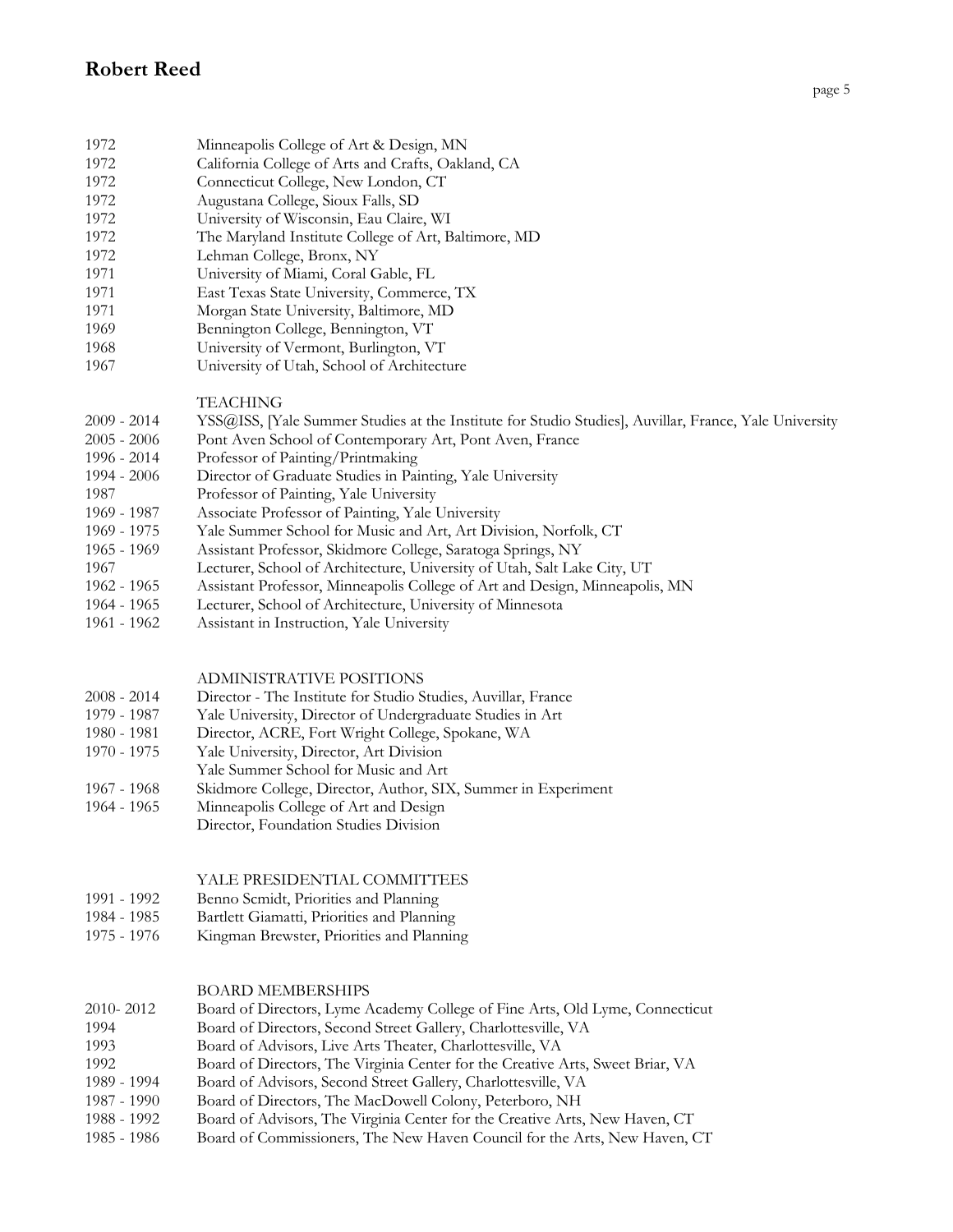| 1979         | Board of Directors, The Silvermine Guild Center for the Arts, New Canaan, CT                                                                                         |
|--------------|----------------------------------------------------------------------------------------------------------------------------------------------------------------------|
| 2008-2014    | PROGRAM AUTHORSHIPS<br>The Institute for Studio Studies, Yale Summer Programs Abroad, Auvillar, France                                                               |
| 1982 - 1985  | SITE, an intensive landscape drawing program<br>Cancun, Mexico, St. Johns College, Sante Fe, NM, University of Arkansas, Little<br>Rock, Luther College, Decorah, IA |
| 1980 - 1981  | ACRE, an intensive drawing program<br>Fort Wright College, Spokane, WA                                                                                               |
| 1967 - 1968  | SIX, Summer in Experiment<br>Skidmore College, NY                                                                                                                    |
|              |                                                                                                                                                                      |
|              | <b>CURATORIAL POSITIONS</b>                                                                                                                                          |
| 2005<br>2005 | VITAL SIGNS, DRAWING AS INQUIRY CAW, New Haven, CT<br>The Ringling College School of Art, Sarasota, FL                                                               |
| 1992         | ARRODONDO AND JACOBSON, Artspace, New Haven, CT                                                                                                                      |
| 1986         | TWELVE IN NEW YORK, Yale School of Art, New Haven, CT                                                                                                                |
| 1986         | FOCUS, The Hayes Gallery, Silvermine, Guild Center for the Arts, New Canaan, CT                                                                                      |
| 1981         | ARTIST'S CHOICE, Crapo Gallery, Swain College of Art, New Bedford, MA                                                                                                |
| 1979         | IMAGES and IDEAS, Hayes Gallery, Silvermine Guild Center for the Arts, New Canaan, CT                                                                                |
|              | <b>JUROR</b>                                                                                                                                                         |
| 1994         | National Endowment for the Arts, Washington, DC                                                                                                                      |
| 1993         | National Endowment for the Arts, Washington, DC                                                                                                                      |
| 1991         | The Illinois State Arts Council                                                                                                                                      |
| 1990         | The Minnesota State Arts Council                                                                                                                                     |
| 1989         | The South Carolina Council for the Arts                                                                                                                              |
| 1989         | The Kentucky Council for the Arts                                                                                                                                    |
| 1988         | The Virginia Commission of the Arts                                                                                                                                  |

- 1987 The Kentucky Regional Water Tower Annual, Louisville, KY
- 1986 The Bruce Museum, Greenwich, CT
- 1984 -1986 Boston Transit Authority, Boston, MA 1980 The Connecticut Commission for the Arts 1979 The Massachusetts Council on the Arts
- 1977 The New Jersey State Board of Education, BFA program

CONSULTANT Connecticut College, New London, CT Randolph Macon College for Women, Lynchburg, VA

### ARCHITECTURAL RELATED EXPERIENCES 1994 Collaboration, Cesar Pelli and Associates, New Haven, CT

- North Terminal, National Airport, Washington, DC
- 1993 Vence, France, studied Matisse's Chapel at Vence
- 1984 1986 Juror, Boston Transit Authority, Boston, MA
- Selection of artist and works for subway stations, Red Line, Central Square, Harvard Square 1981 State of Connecticut., Percent for Art Program
- Designed mural for Cheney Tech Vocational High School, Manchester, CT 1980 Board of Commissioners, New Haven Arts Council